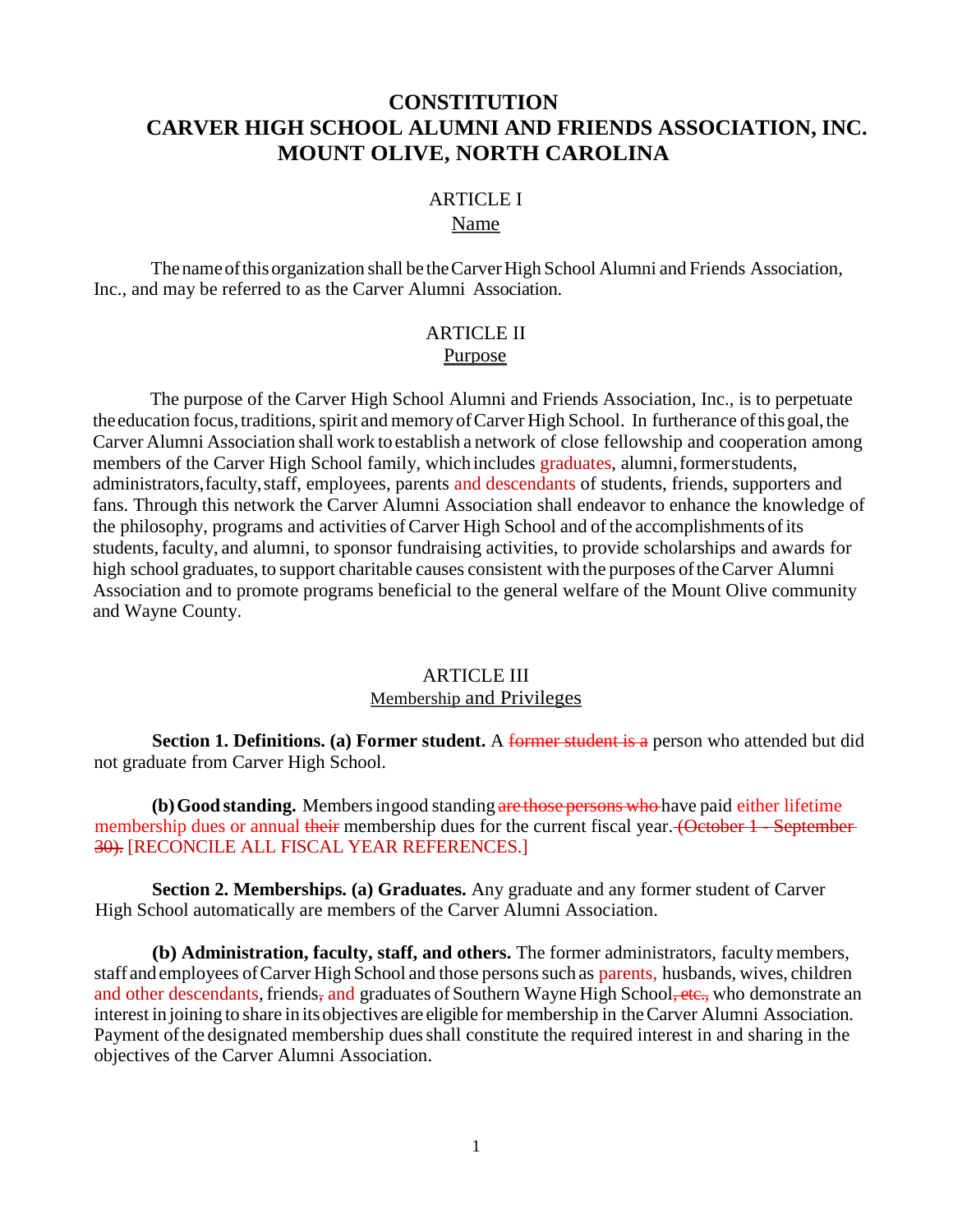**(c) Honorary membership.** Any person who shows unusual interest in the welfare of the Carver Alumni Association, who shares in its purposes, who wishes to share in the fraternal spirit, or has made some outstanding contribution to the causes for which it stands may be selected to honorary membership in the Carver Alumni Association by majority vote at the Annual Meeting. The Board of Directors maydefine *unusual interest* in the By-Laws.

**Section 3. Privileges of membership.** Only members who are in good standing shall be eligible to vote in elections and other activities such as meetings or to run for, to be appointed to or to hold office in the Carver Alumni Association. Honorary members are not eligible to vote in Carver Alumni Association activities or to run for or hold office.

#### ARTICLE IV Officers and Elections

**Section 1. Officers. (a) Elected.** The elected officers of the Carver Alumni Association shall be President, Vice President at Large, Secretary, Assistant Secretary, Financial Secretary, Treasurer, Assistant Treasurer, Reporter, Parliamentarian and Chaplain.

**(b) Appointed.** The President is authorized to recommend to the Board of Directors the names of members in good standing to fill vacancies. However, in the case of a vacancy in the office of the President, the Vice President at Large shall become President in accordance with subsection (c)(2) below.

**(c) Duties of officers. (1) President.** The duties of the President shall be those commonly performed by such persons. The President shall be charged with the general oversight of the affairs of the Carver Alumni Association and shall preside at all meetings of the Carver Alumni Association, the Board of Directors and the Executive Committee. The President shall serve as an *ex-officio* member of all committees (except the Elections Committee), and shall submit an "Annual State of the Carver Alumni Association Report".

**(2) Vice President at Large.** In the absence or disability of the President, or at the President's request, the Vice President at Large shall perform the duties of the President. The Vice President at Large shall perform such additional duties as may be delegated by the President. If the Office of the President becomes vacant, the Vice President at Large shall become President until the next biennial election of officers.

**(3) Secretary.** The Secretary shall record and maintain the official minutes of each meeting of the Carver Alumni Association, the Board of Directors and the Executive Committee. The Secretary shall serve as the custodian of the corporate seal, official correspondence, the original and official copies of the Constitution, By-Laws and Articles of Incorporation and shall maintain the complete list and records of all members, including honorary. The Carver Alumni Association and the Secretary shall use the members lists only for Carver Alumni Association purposes and shall not release the lists for outside commercial purposes, political activitiesor anyotherreason notdirectly related to Carver Alumni Association activities. The Assistant Secretary shall serve in the absence of the Secretary.

**(4) Financial Secretary.** The Financial Secretary shall receive the funds from all sources taken into the Carver Alumni Association Treasury. The Financial Secretary shall establish and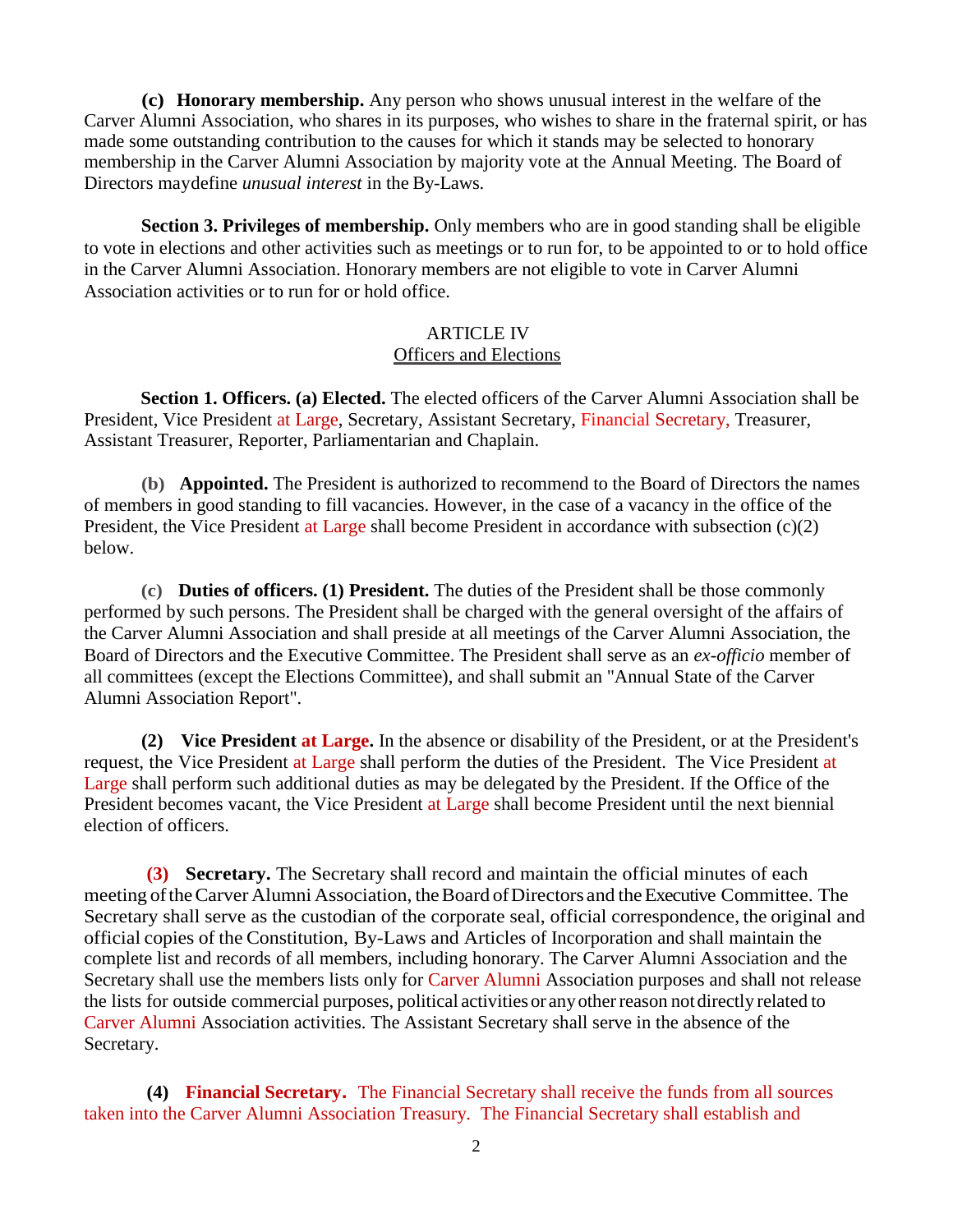maintain a record of all such funds, including the accounts to which the funds have been allocated. The Financial Secretary shall deposit all funds in accounts established by the Carver Alumni Association, and shall deliver all deposit slips and a copy of the records mentioned above to the Treasurer. The Financial Secretary will deliver monthly reports to the Board of Directors or on such other schedule as the Board of Directors may direct in the By-Laws.

**(5) Treasurer.** The Treasurer shall make all disbursements be responsible for all receipts of the Carver Alumni Association and shall disburse them only upon written order, properly drawn and signed by the President, Secretary, and Treasurer in accordance with procedures established by the Board of Directors which The Board of Directors is authorized to establish additional procedures for receipts and disbursements, as circumstances require them. The Treasurer shall obtain receipts for payments, maintain such receipts in regular order, provide monthly reports to the Board of Directors, or upon such schedule as the Board of Directors may direct in the By-Laws, and submit an annual financial report at the Annual Meeting. The Treasurer shall also assist the Secretary with the Carver Alumni Association's records, as necessary. The Assistant Treasurer shall serve in the absence of the Treasurer.

**(6) Parliamentarian.** The Parliamentarian shall assist the President or other presiding officerto ensure that meetings and debates are conducted in accordance with proper parliamentary procedure.

**(7) Chaplain.** The Chaplain shall be in charge of all devotions in the Carver Alumni Association. In the event of sickness or death of a member, the Chaplain should be notified.

**(8) Reporter. Public Relations Officer.** The Reporter Public Relations Officer shall be in charge of allpublicity of the Carver Alumni Association.

 **Section 2. Elections. (a) Terms and qualifications.** The Carver Alumni Association shall conduct elections biennially in even years at the Annual Meeting. Candidates seeking, or nominated for, elected office must be members in good standing, and must have served the Mount Olive or some other Chapter commendably at least one year prior to the election. Allmembers of the Carver Alumni Association in good standing, regardless of their place of residence, are eligible to vote in the elections, and to run for and hold office.

If nominees are not available for an election to be held at the Annual Meeting in an given even year, the Annual Meeting may vote to extend the terms of the outgoing officers for one year. An individual may be granted an extension only once for the same office.

A Special Election shall be held at the Annual Meeting in the next odd-numbered year, and the elected officers shall serve a three-year term. The officers elected in the Special Election shall vacate their positions after three years and the election schedule in even-numbered years shall-be resumed. All officers elected in even years shall vacate their positions at the end of their term. Elected and appointed officers may succeed themselves, but shall serve no more than two consecutive terms regardless of the number of actual years served in a term.

**(b) Run-off.** If an election produces no winner because the top vote-getting candidates receive an equal number of votes, the voting shall continue between oramong the tied candidates until a winner can be declared.

**(c) Disciplinary Procedures.** The Board of Directors is authorized to issue By-Laws regarding removal from office and other remedies for dereliction of duty in office or misconduct.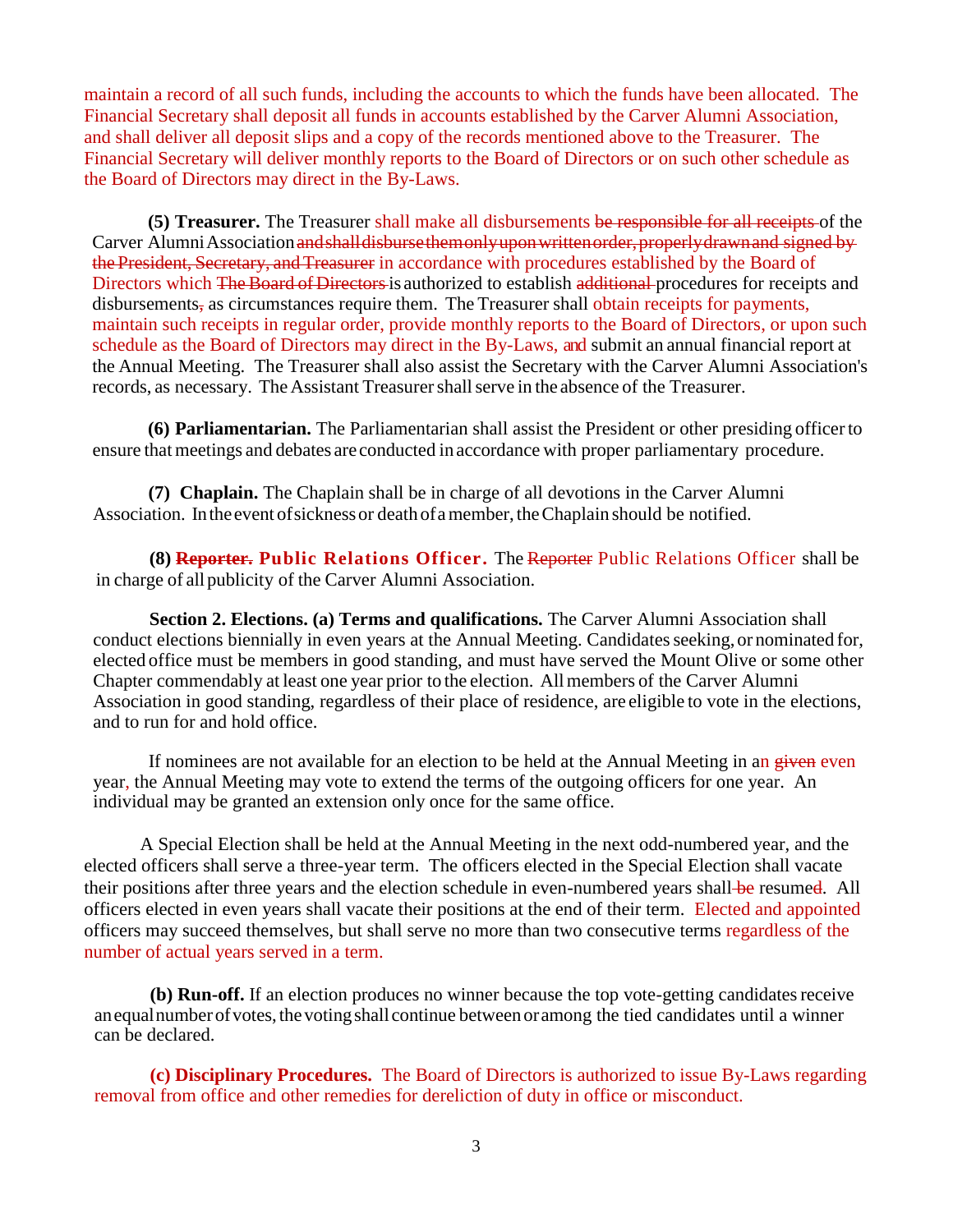### **ARTICLEV** Board of Directors

**Section 1. Composition. (a) Officers.** All elected officers and any officer who is appointed to fill a vacancy in one of the elected officer positions listed in Article IV, Section 1 (a) above, shall be members of the Board of Directors.

**(b) Regional Chapters.** Each Regional Chapter shall be entitled to elect one of its members in good standing to the Board of Directors who shall be designated Regional VicePresident ofthatChapter. Such elections and termsofoffice shall coincide with the Carver Alumni Association's elections and terms of office. However, the Regional Chapters may conduct the elections of Regional Vice Presidents at the Regional Chapter meeting immediately preceding the Annual Meeting. In the event of a vacancy in the office of Regional Vice President, the Regional Chapter affected, not the Board of Directors, shall fill the vacancy.

**Section 2. Executive Committee**. The Executive Committee shall administer the affairs of the Carver Alumni Association in the intervals between meetings of the Board of Directors and shall have such powers as may be delegated to it by the Board of Directors, or as may be provided in the By-Laws. The President, Vice President at Large, Secretary, Financial Secretary and Treasurer shall be members of the Executive Committee. The Board of Directors may elect additional members of the Board of Directors to the Executive Committee. The terms of such additional members shall terminate no later than the end of the two-year-term of the electing Board.

**Section 3. Responsibilities and authority of the Board of Directors. (a) Administration.** The Board of Directors shall conduct the affairs of the Carver Alumni Association during the period between Annual Meetings.

**(b) Filling vacancies** - **limitations.** The Board of Directors, in exercising its authority to fill vacancies on recommendation of the President, shall appoint only members who are in good standing.

**(c) Memberships and dues.** The Board of Directors is authorized to establish different classes of membership, membership fees and dates of payment from time to time for all members of the Carver Alumni Association. Such fees shall be paid by June  $30<sup>th</sup>$  of eachyear. [RECONCILE REFERENCE TO FISCAL YEAR.]

**(d) Authority to issue By-Laws.** In discharging its responsibilities and obligations, the Board of Directors is authorized to issue By-Laws, not inconsistent with the Constitution, to implement any provision herein.

### ARTICLE VI **Committees**

**Section 1. Committees. Six Seven committees (Membership, Fundraising. Public Relations,** Finance, Elections, Program and Facilities Management) areestablished asstanding committees. The President is authorized to establish such *ad hoc* committees as may be necessary to achieve the goals and activities of the Carver Alumni Association. Each standing committee shall consist of at least five (5) three (3) members. The President shallserve as an *ex officio* member ofeach committee, and at the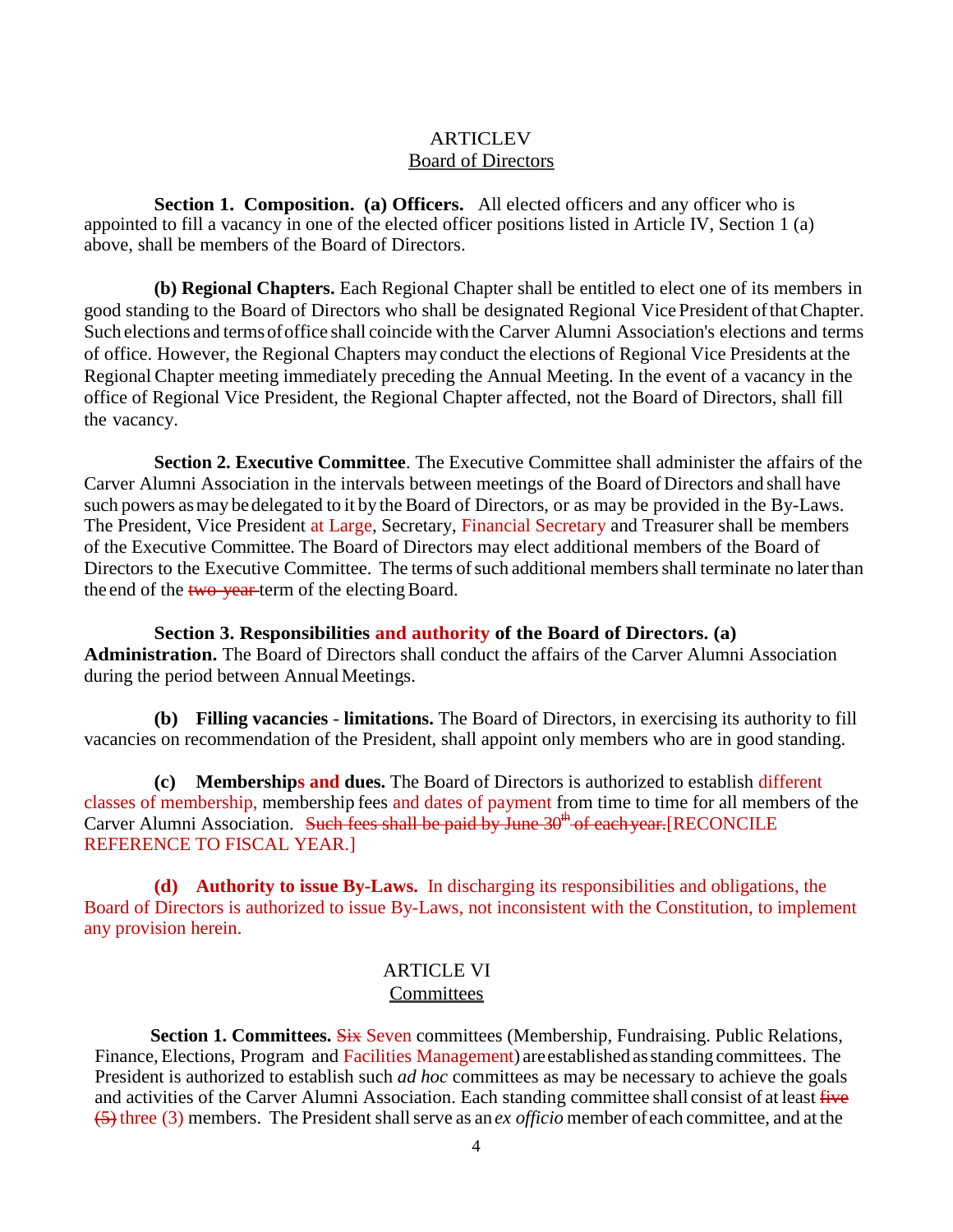first Board meeting following the election of officers, shall appoint the chair of each committee, except the Elections Committee. The Elections Committee shall elect its chair.

**Section 2. Functions of committees.** The functions of the committees shall be those set forth below and such additional functions as the Board may assign.

**(a) Membership.** TheMembership Committee shallmake personal contacts with alumni, former students and other persons potentially eligible for membership in the Carver Alumni Association who have not participated in functionsthroughout the year and encourage themto join the Carver Alumni Association and become active members ingood standing. The Membership Committee shall coordinate with the Secretary and shall notify the Secretary of address changes, job changes, achievements, and other pertinent information. The Secretary shallserve as an *ex officio* member of the Membership Committee.

**(b) Fundraising.** TheFundraisingCommitteeshallberesponsible for developing strategies and policies for fundraising.

**(c) Public Relations.** The Public Relations Committee shall inform the public through the local media and otherwise of notable achievements of the Carver Alumni Association and of its members. The Public Relations Committee also shall assist the *ad hoc* committees in securing publicity, as appropriate, for activities they undertake. The Reporter shall serve as a member of the Public Relations Committee.

**(d) Finance and Audit.** The Finance and Audit Committee shall prepare an annual budget for the Carver Alumni Association. The budget shall be based on a fiscal year **[RECONCILE ALL FISCAL YEAR REFERENCES**]between July August 1st and July 31<sup>st</sup> June 30th of the following year and shall be submitted to the membership for approval. The Finance Committee shall cooperate with the Treasurer to ensure that the expenditures are made in accordance with the budget. The Finance Committee at the close of each fiscal year, also shall conduct an internal audit of the financial records and transactions of the Carver Alumni Association. The Treasurer and Financial Secretary shall serve as an *ex officio*-members of the Finance Committee.

**(e) Elections.** In election yearstheElectionsCommittee shallselect a nominee for each office oftheCarver Alumni Association. Nomineesfor office shall notserve on the Elections Committee. The elections shall be held at the Annual Meeting, and the names ofthe nominees shall be included in the notice of the Annual Meeting.

**(f) Program.** The Program Committee shall establish an annual schedule of regular Board meetings and Carver Alumni Association activities that shall be presented for the Board's approval. The Program Committee shall ensure that the schedule of activities consists of a well-rounded series of events designed to promote all aspects of the Carver Alumni Association'spurpose. The Program Committee shall coordinate its work with the*adhoc* committees established to organize and conduct Carver Alumni Association activities, and throughout the year shall recommend necessary schedule revisions to the Board for approval. The Vice President at Large shall serve as an *ex officio* member of the Program Committee.

**(g) Facilities Management.** The Facilities Management Committee is responsible for the general oversight and management of the physical facilities and property of the Carver Alumni Association to ensure operations and activities run safely, efficiently and smoothly. The Facilities Management Committee's functions and responsibilities include interfacing and coordinating with the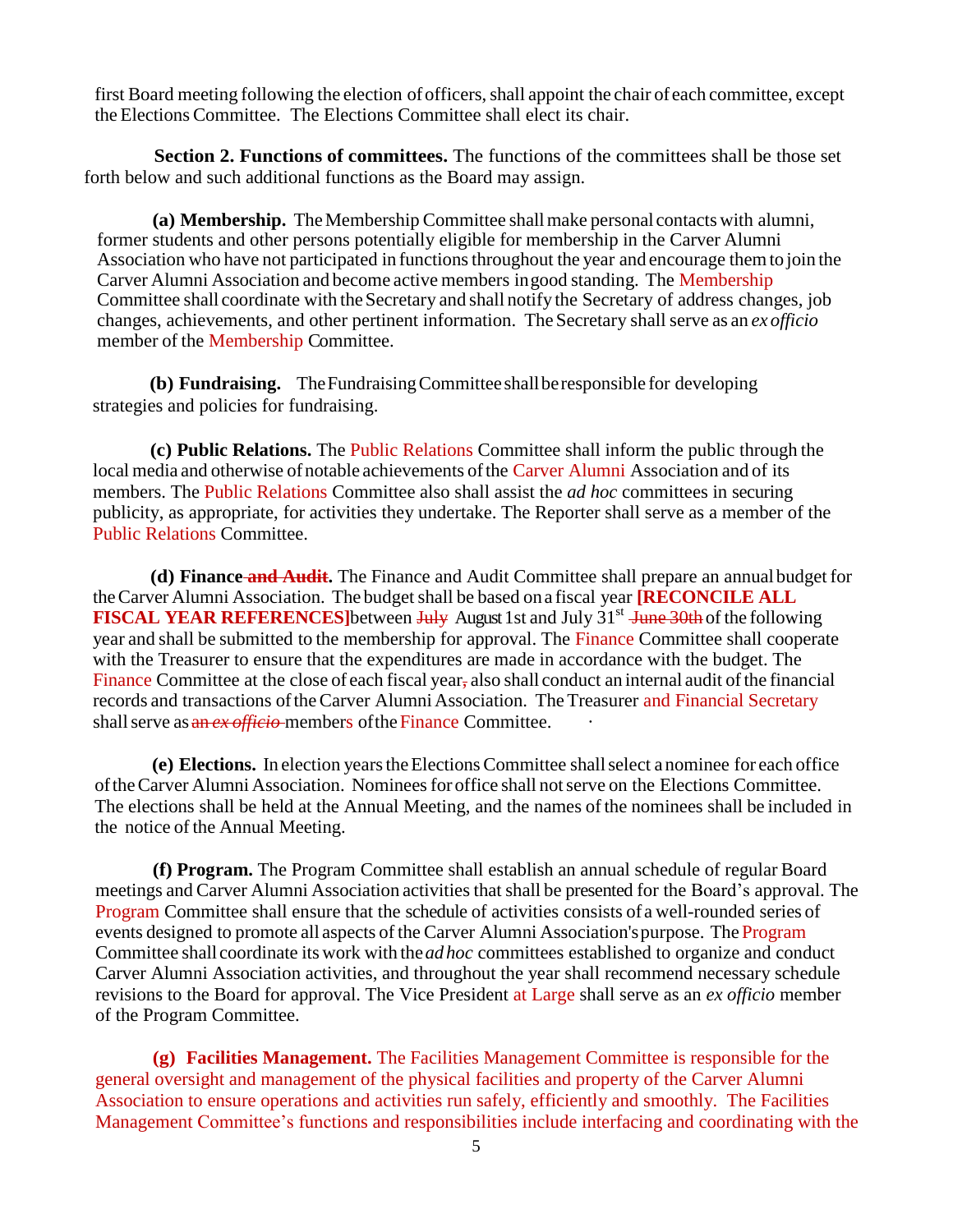Town of Mt. Olive, leasing and property management (e.g., leasing facilities for private functions), project management (identifying need for and arranging and overseeing repairs and renovations), ensuring compliance with government regulations and property maintenance management.

#### ARTICLE VII **Meetings**

**Section 1. Annual Meeting and special meetings.** The Annual Meeting of the Carver Alumni Association shall be held each year inMt. Olive, North Carolina, during the 4th of July weekend, or at any other place and time designated by the Board of Directors. The Board of Directors also may call special meetings for specific purposes. Notice of the Annual Meeting and of any special meeting called by the Board of Directors shall be given to the membership of theCarver Alumni Association at least 30days before the meeting. In addition, the Carver Alumni Association maymeet once each month or as determined by the Board of Directors. In the absence of specific procedures prescribed either in theConstitution or intheBy-Laws, the current edition of *Robert's Rules ofOrder*shall be followed.

**Section 2**. **Electronic meetings and voting.** Meetings of the Board of Directors or any committee thereof may be held through the use of a conference telephone or similar communications equipment such as E-Mail and instant messaging so long as all members participating in such meeting can communicate with one another at the time of such meeting. Participation in such a meeting constitutes presence in person at such meeting. Similarly, voting through telephonic or electronic means during the meeting or separate and apart from the meeting is authorized.

#### ARTICLE VIII Organization of the Association

**Section l. National Headquarters and Home Office.** The National Headquarters and Home Office of the Carver Alumni Association shall be located inMount Olive, North Carolina.

**Section 2. Regional Chapters.** A Regional Chapter of the Carver Alumni Association shall be located in Mount Olive, North Carolina. At no time shall more than one chapter exist in the Mount Olive area. Alumni and friends of the Carver Alumni Association who live in areas outside of the Mount Olive area may organize and establish a Regional Chapter. Each Regional Chapter shall elect its own officers. At least five members will be required to establish a Regional Chapter. Regional Chapters approved by the Board of Directors may seek to incorporate in their states as nonprofit organizations, adopt constitutions, by-laws, and seek exemptions from Federal, state and local income tax laws. No constitution or by-laws adopted by a Regional Chapter shall be inconsistent with the Constitution, By-Laws and polices of the Carver Alumni Association.

The Board of Directors is authorized to approve such chapters and no such chapter shall begin operations until it has received the approval of the Board of Directors. The Board of Directors is not authorized to approve a chapter for a city in which a chapter already exists without good cause shown such as the inconvenience of the members caused by inordinate travel distance.

**Section 3. Naming Regional Chapters.** The name of Regional Chapters shall reflect both the Association and the geographic location of the chapter (e.g., "Carver Alumni and Friends Association,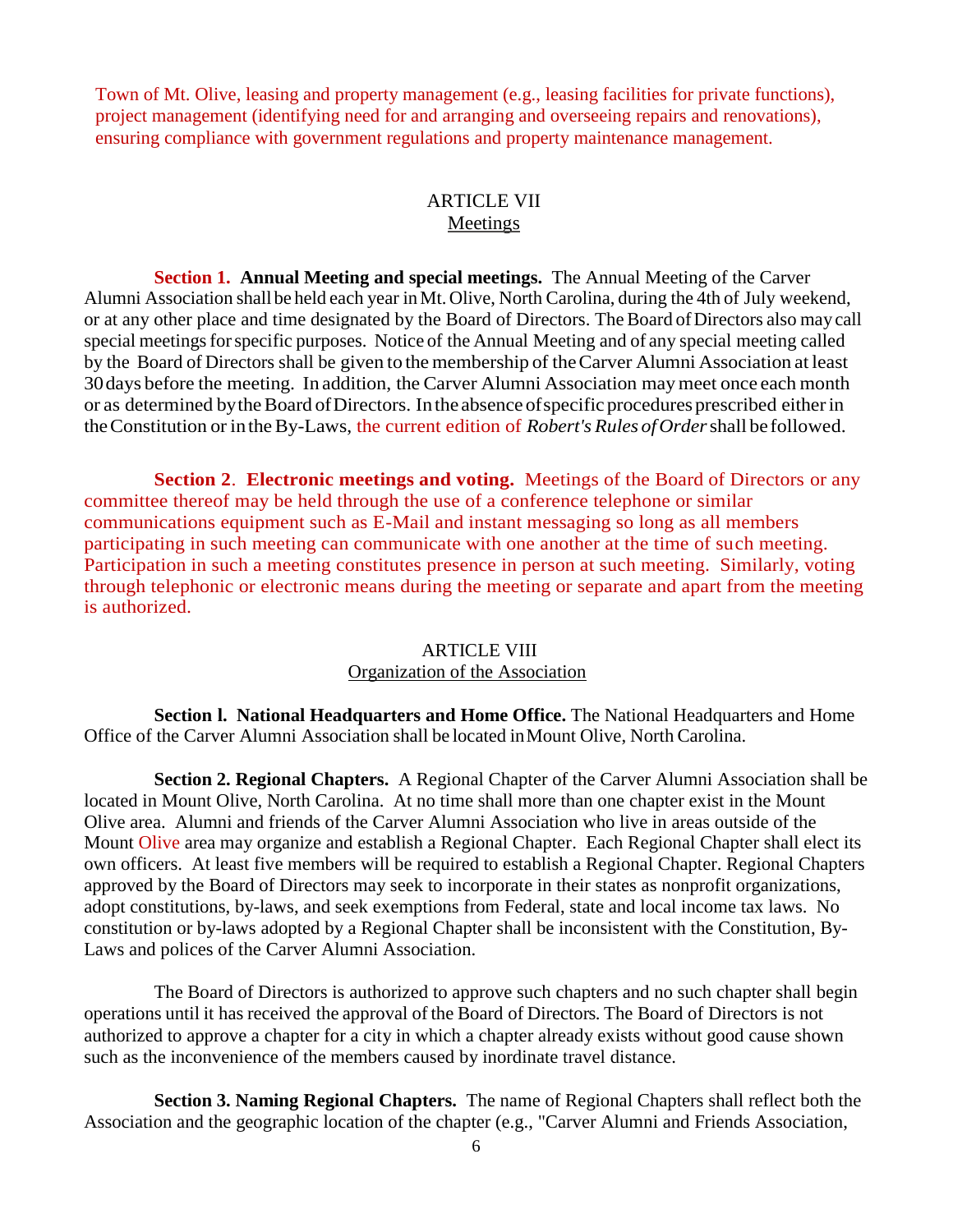Greater Washington, DC, Chapter"). The chapter shall establish a primary address for the chapter, which shall be submitted to the Board of Directors at the time the chapter seeks Board approval. Thereafter, the chapter shall notify the Carver Alumni Association of any changes in the address.

### ARTICLE IX Property Ownership

In furtherance of its objectives and purposes, the Carver Alumni Association is empowered to receive property and other assets by solicitation, gift, grant, devise or purchase, and to hold invest or reinvest or, in any way, apply property and other assets for the purposes of the Carver Alumni Association. TheCarver Alumni Association shall further have power to encourage, take part in and engage in any and all lawful activities, including without limitation, borrowing money, buying, selling and holding real property and other forms of property, which may be necessary, appropriate, useful, or proper for carrying out the purposes of the Carver Alumni Association. Componentially

## ARTICLE X Constitution

**Section 1. Adoption.** This Constitution shall be officially adopted upon its approval by a majority voteofthe members, in good standing, of the Carver Alumni Association in attendance at the Annual Meeting. It shall take effect 60 days after adoption.

**Section 2. Amendment.** This Constitution may be amended by a two-thirds vote of all members, in good standing, present at the Annual Meeting. At least 30-days' notice must be provided to the membership before an amendment may be considered at the Annual Meeting. Such notice shall include a written copy of the amendment, a statement of the problem the amendment is intended to correct and the rationale for the amendment. Amendments shall take effect 60 days after adoption unless the amendment specifies a different time.

### ARTICLE XI Dissolution

Dissolution of theCarver High School Alumni and Friends Association, Inc., shall be governed as is set forth in the Articles of Incorporation of Carver High School Alumni Association filed with the Secretary of State, North Carolina, August 18, 1983, Certificate Number 5604700-1.

*-----------0000============*